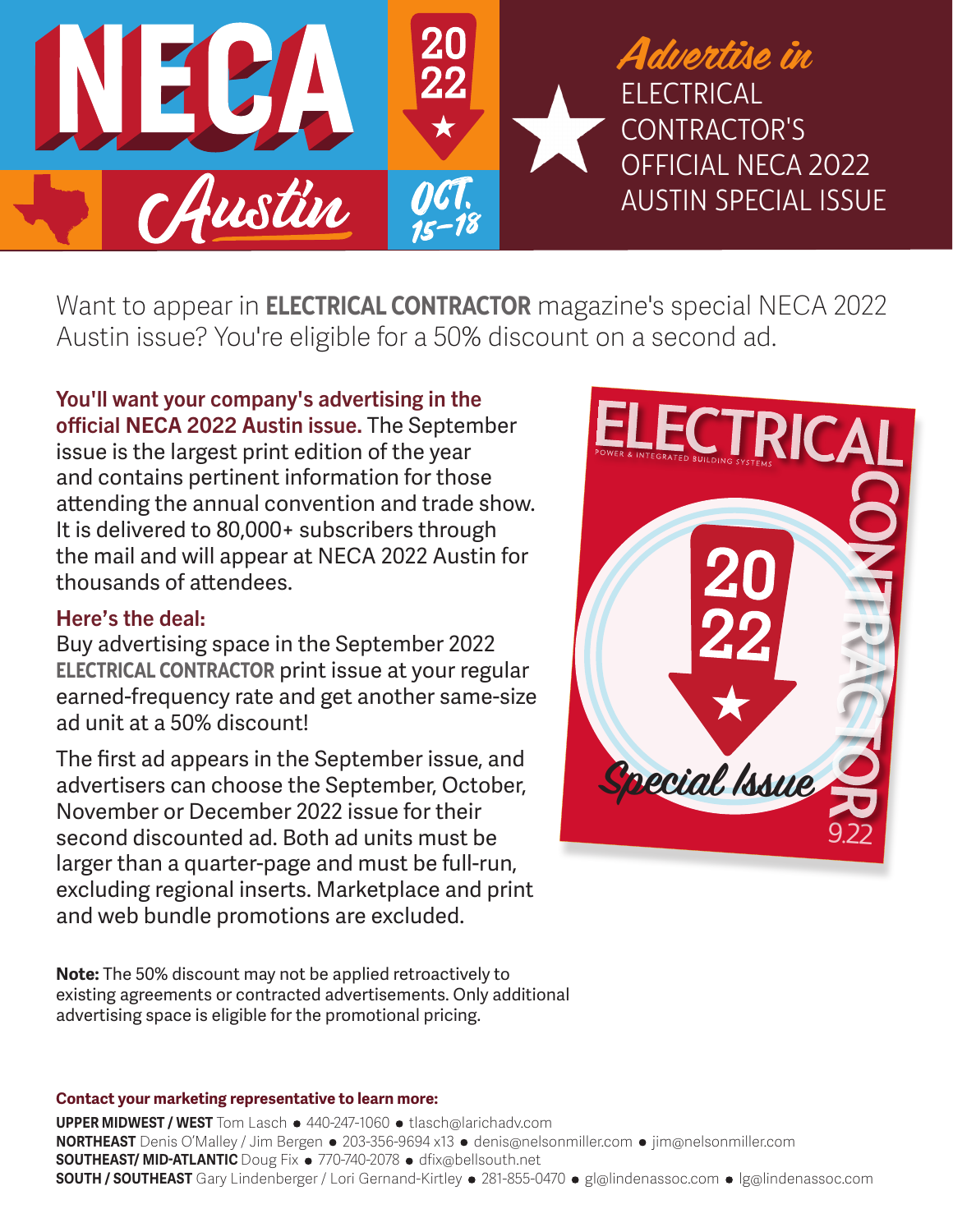

To be held in Austin, Oct. 15–18, 2022, the NECA Convention and Trade Show is the electrical industry's largest gathering of product purchasers and decision-makers. The official NECA 2022 Austin Guide reaches thousands of contractors responsible for more than 40% of the total industry dollar volume. It will be included as part of the September 2022 issue of ELECTRICAL CONTRACTOR magazine, reaching 80,000+ subscribers. Thousands of additional standalone copies will be available at the NECA Show.

# The Official NECA 2022 Austin Guide

The NECA 2022 Austin Guide is a handy booklet full of need-to-know info, including the trade show exhibitors and schedule-at-a-glance, and is a premier advertising opportunity for those looking to promote their presence at the convention and trade show.

Buy a half-page (or larger) ad in the September NECA Show issue of ELECTRICAL CONTRACTOR**,** and you will receive a discount on your NECA 2022 Austin Guide ad; see chart below.

| EVENT FOR ELECTRICAL PROFESSIONALS | <b>Take</b><br><b>NASHVH</b><br><b>ICTORER 9-12, 2021</b><br><b>A Hybrid Event</b> |
|------------------------------------|------------------------------------------------------------------------------------|
|                                    | <b>THE OFFICIAL</b>                                                                |
| 41                                 | <b>NECA 2021 NASHVILLE</b><br><b>SHOW GUIDE</b>                                    |

| <b>AD SIZE</b>    | <b>SEPTEMBER</b><br><b>ADVERTISER +</b><br><b>GUIDE RATES</b> | <b>GUIDE-ONLY</b><br><b>RATE</b> |
|-------------------|---------------------------------------------------------------|----------------------------------|
| Half-page         | \$3,000                                                       | \$4,000                          |
| <b>Full page</b>  | \$4,500                                                       | \$6,000                          |
| <b>Back cover</b> | \$6,000                                                       | \$8,000                          |
| 2-page spread     | \$10,000                                                      | \$12,500                         |

# Official Show Map

The official show map is handy enough for attendees to carry around. Advertisers in the September issue of ELECTRICAL CONTRACTOR get a discounted rate.

| <b>AD SIZE</b>     | <b>PAGE SIZE</b>       | <b>SEPTEMBER</b><br><b>ADVERTISER</b> | <b>REGULAR</b><br><b>RATE</b> |
|--------------------|------------------------|---------------------------------------|-------------------------------|
| Half-panel         | 4.025" x 3.875"        | \$900                                 | \$1,400                       |
| One-panel          | $4.025" \times 8.125"$ | \$1,600                               | \$2,500                       |
| Two-panel block    | $8.425" \times 8.125"$ | \$2,900                               | \$3,500                       |
| Two-panel vertical | 16.625" x 4.025"       | \$3,500                               | \$4,200                       |

### **Contact your marketing representative to learn more:**

**UPPER MIDWEST / WEST** Tom Lasch • 440-247-1060 • tlasch@larichadv.com **NORTHEAST** Denis O'Malley / Jim Bergen • 203-356-9694 x13 • denis@nelsonmiller.com • jim@nelsonmiller.com **SOUTHEAST/ MID-ATLANTIC** Doug Fix • 770-740-2078 • dfix@bellsouth.net **SOUTH / SOUTHEAST** Gary Lindenberger / Lori Gernand-Kirtley • 281-855-0470 • gl@lindenassoc.com • lg@lindenassoc.com



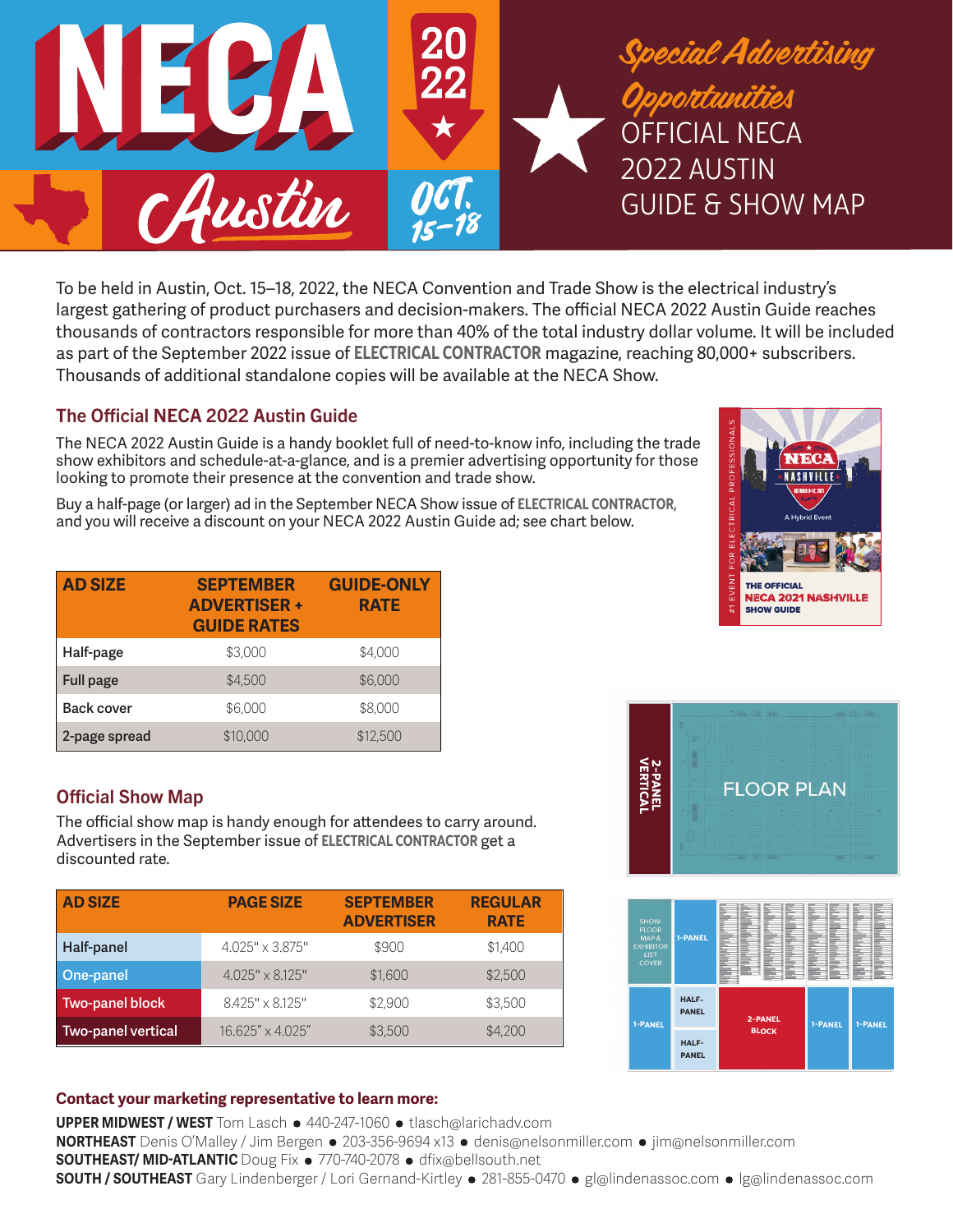

## ADVERTISING SPECIFICATIONS

Advertising should follow the guidelines below. Should you have questions on the design of your ad, contact Andrea Klee at andrea.klee@necanet.org or Dominique Minor at dominique.minor@necanet.org.

### MATERIAL SPECIFICATIONS

#### **Electronic files**

High-resolution, print-ready PDFs are preferred and must meet printer specs (see below for some important file points). Electronic files must be emailed as an attachment (no .zip files) or sent through Dropbox to Dominique Minor: dominique.minor@necanet.org.

- 1. All files should be built according to the final trim size. See trim sizes below. Guide ads should include an additional 1/8-inch bleed on all four sides. All live matter or type should be at least 1/2 inch inside the trim size.
- 2. Files must be ready for high-resolution output (at least 300 dpi) and may not contain low-resolution images.
- 3. All fonts used to produce the PDF must be embedded in the file in which they are used.
- 5. Please convert all RGB and PMS colors to CMYK before writing PDF files. Our system will convert RGB to CMYK, but the result might be different than expected. Incorrect distiller job options can cause CMYK to convert to RGB.

### **Insertion orders due Aug. 5. Ad materials due Aug. 12.**

**Send insertion orders and materials to Dominique Minor at dominique.minor@necanet.org or call at 202.991.6272.**

#### **Contact your marketing representative to learn more:**

**UPPER MIDWEST / WEST** Tom Lasch • 440-247-1060 • tlasch@larichadv.com **NORTHEAST** Denis O'Malley / Jim Bergen • 203-356-9694 x13 • denis@nelsonmiller.com • jim@nelsonmiller.com **SOUTHEAST/ MID-ATLANTIC** Doug Fix • 770-740-2078 • dfix@bellsouth.net **SOUTH / SOUTHEAST** Gary Lindenberger / Lori Gernand-Kirtley • 281-855-0470 • gl@lindenassoc.com • lg@lindenassoc.com

| <b>TRIM SIZE</b>            | <b>WIDTH</b><br>(in.) | <b>DEPTH</b><br>(in.) |
|-----------------------------|-----------------------|-----------------------|
| <b>Full Page</b>            | 7                     | 10                    |
| <b>Full Page</b><br>w/Bleed | 8.375                 | 11.125                |
| 2-Page Spread<br>w/Bleed    | 16.5                  | 11.125                |
| 1/2 Page Island             | 4.5                   | 7.375                 |
| 1/2 Page Horizontal         | 7                     | 4.875                 |
| 1/2 Page Vertical           | 3.3125                | 10                    |